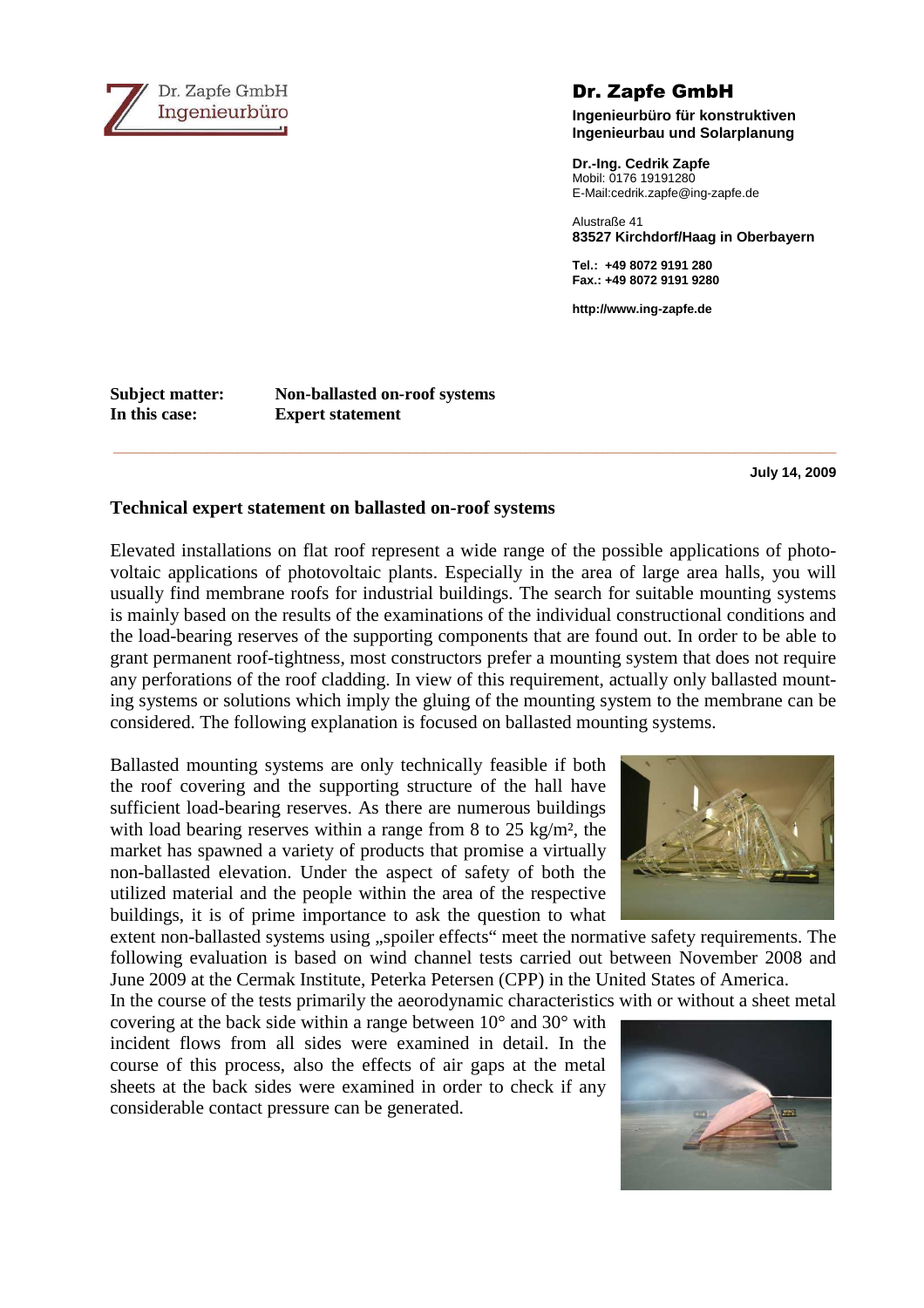On the basis of this large scale tests, small scale tests with complete module fields in different positions on the roof were carried out. Due to these extensive parameter examinations, a comprehensive overview of the influence of the border distances from the outer edges of the roof and the wind load reducing effect on the inner rack rows could be gained. As expected, the position in the slipstream of the outer rows results in a significant reduction of the required ballasting loads.

Within the framework of this study, a classification in the context of European and American load standards was carried out, in order to evaluate the suitability of the normative pressure coefficients for the dimensioning of elevated PV-plants. At the same time, the application of the standards for shedroofs for the reduction of the wind loads on the interior rows could be evaluated.

The results of this examination can be summed up as follows:



A quantification of the ballasting on the basis of pressure coeffi-

cients according to DIN 1055 in the edge are can be regarded as narrow, but sufficiently safe. The inner roof area the reduction of the wind forces to 60 % starting from the third row gains a result for slightly unfavourable conditions. On the basis of the wind channel test, a reduction of the ballast of about  $10 - 20\%$  would be possible.

Currently, there are promotional brochures available on the market offering absolutely nonloaded elevations on the basis of wind tunnel tests. In comparison with the wind tunnel tests mentioned above, a bit of caution is advisable here. The technical background should be thoroughly examined and if necessary, you should also insist on the wind tunnel test report, as it is a decisive criterion, if all incident flow directions have been tested. An incident flow from the North (with optimum alignment to the South) does not necessarily represent the most unfavourable situation. The much-cited spoiler effects are likely to be mentioned for promotional reasons. Generally, aerodynamics offers the tools to precisely direct airflows in the context of vehicle or aircraft construction. In case of a plane, an uplift is created by means of a designed wing bending at high speed (laminar flow). But with a typical solar elevation, two decisive criteria are different: The airflow is squally and usually turbulent, and therefore a negative uplift by a laminar wind flow can hardly be realized. The geometry of the module is determined as a plane area. The elevation angle and the flat back side sheet metal are no typical flow bodies. The activation of a contact pressure by creating a low pressure could only be observed on a scale of maximum 2-3% in the course of these wind tunnel tests.

Summing up it has to be stated that apart from the verifications against uplift and tilting, also a verification against sliding has to be carried out. In a specific test series under wet conditions on a membrane with surface protection mat, a friction coefficient of  $\mu \approx 0.4$  could be determined. An induction of the horizontal power components by friction requires a certain basic weight. In this case the coupling of rows only has a limited effect, because usually the other mounting racks are exposed to wind loads.

Summing up it can be stated that from the author´s point of view a non-ballasted elevation with typical wind velocities and building forms according to the safety requirements seems to be impossible. For a verification of this valuation, extended examinations are currently carried out in cooperation with a renowned institute.

A further aspect that should not be neglected is the transfer of the pressure loads into the roof cladding. The products that are usual in the market may only be loaded with determined allowable pressures in order to avoid damaging or reductions of durability.